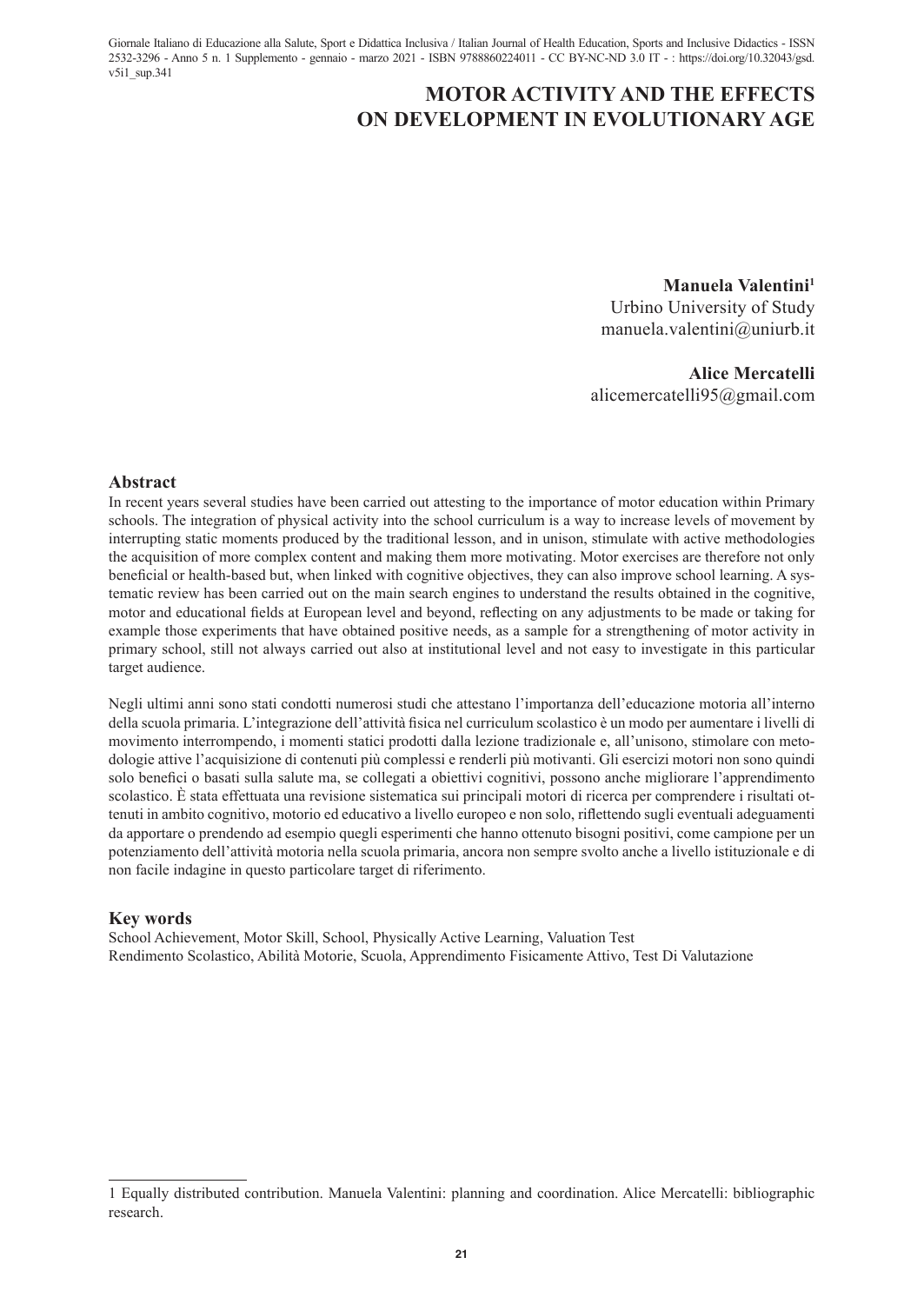## **Introduction**

Physical activity in evolutionary age acquires a primary role; specifically, movement leads to the development of numerous benefits on children's health. Several studies have shown that increasing levels of physical activity in school improves school performance and cognitive functions (Diamond et.al., 2007 p. 1387–1388). The *World Health Organization, (WHO),* in 2010 developed a series of recommendations on physical activity for children and young people between the ages of 5 and 17; carry out at least 60 minutes of moderate to vigorous physical activity, in which at least three times a week, aerobic activities, strengthening muscles and bones must alternate. WHO states that physical activity is important to improve health in preventing the development of many pathologies such as obesity, cardiovascular diseases, metabolic diseases, anxiety and depression, and in bones (WHO, 2010). Surely through regular sports activities and practice, young people can find free, structured movement and sports games. There are individual or group games in which children and adults can experience different areas, motor, cognitive, affective, social and relational. Once in contact with the peer group, the educator guides them to confront and clash with their own selves, with others and with the environment in compliance with shared rules. Game-sport activities, starting the sport, gradually, preparatory, where there are inherent ethical, formative, educational values that are found in the social sphere. Proposed are also movement games drawn from the popular tradition where you can still have memory of a past that connects to a present, made of knowledge, skills lost but important to pass on to the younger generations. The discovery of a motility inherent in man, ancestral, where hiding-reappearing, chasing-stopping, taking-running, etc. they are lived experiences where the little one finds a sense of his motility. The school is considered the place and environment in which children live and learn to behave on a social, relational and motor level. In this educational context, specific skills and abilities are learned and then increasingly complex movements are developed (McMullen et.al., 2018, p.3). A useful physical activity because it allows: a) to develop adequate physical behaviors; b) a physically active life bringing benefits to present and future health. To increase the levels of physical activity, consequently, it is necessary to intervene in the school environment because it is the one in which children spend most of their time (Watson et.al., 2017, p. 2). Their safe zone and the teacher where to work to propose the movement as much as possible. Over the years, numerous and different methodologies have been tested to try to make changes in the educational-didactic field, by inserting physically active moments within the school curriculum.

#### **1. Material and methods**

This systematic review starts from the database of the University of Urbino Carlo Bo, where keywords such as "Physical Activity" and "School Achievement" have been inserted. More use has been made of PubMed, Science Direct, BioMed center and Ebsco electronic bibliographic databases, scientifically valid and reliable sites for published results. No other databases were used because they reported searches that were not relevant with the application for departure. The inclusion criteria were 1) association between the motor, cognitive and psychological area, observing the effects on school performance (2) age: only studies carried out in Primary schools , in children aged between six and 11, have been analyzed 3) only the most recent studies conducted between 2000 and 2020 (4) experimental research only 5) from different countries: the United States, Canada, Australia, Tokyo, Denmark and Norway. In bibliographic research, studies of systematic revisions such as "Physical Activity, Fitness, Cognitive Function, and Academic Achievement in Children: A Systematic Review" (Donnelly et. al., 2016 pp. 1197–1222) because while analyzing the relationship between physical activity and the various physical and psychological components, content consistent with the aspects considered, the survey methodology is not among the inclusion criteria, compared to more different studies. No other databases were used because they reported research that was not relevant to the starting question: none of the works focused much on the medical part, such as the study of "Putting Physical Activity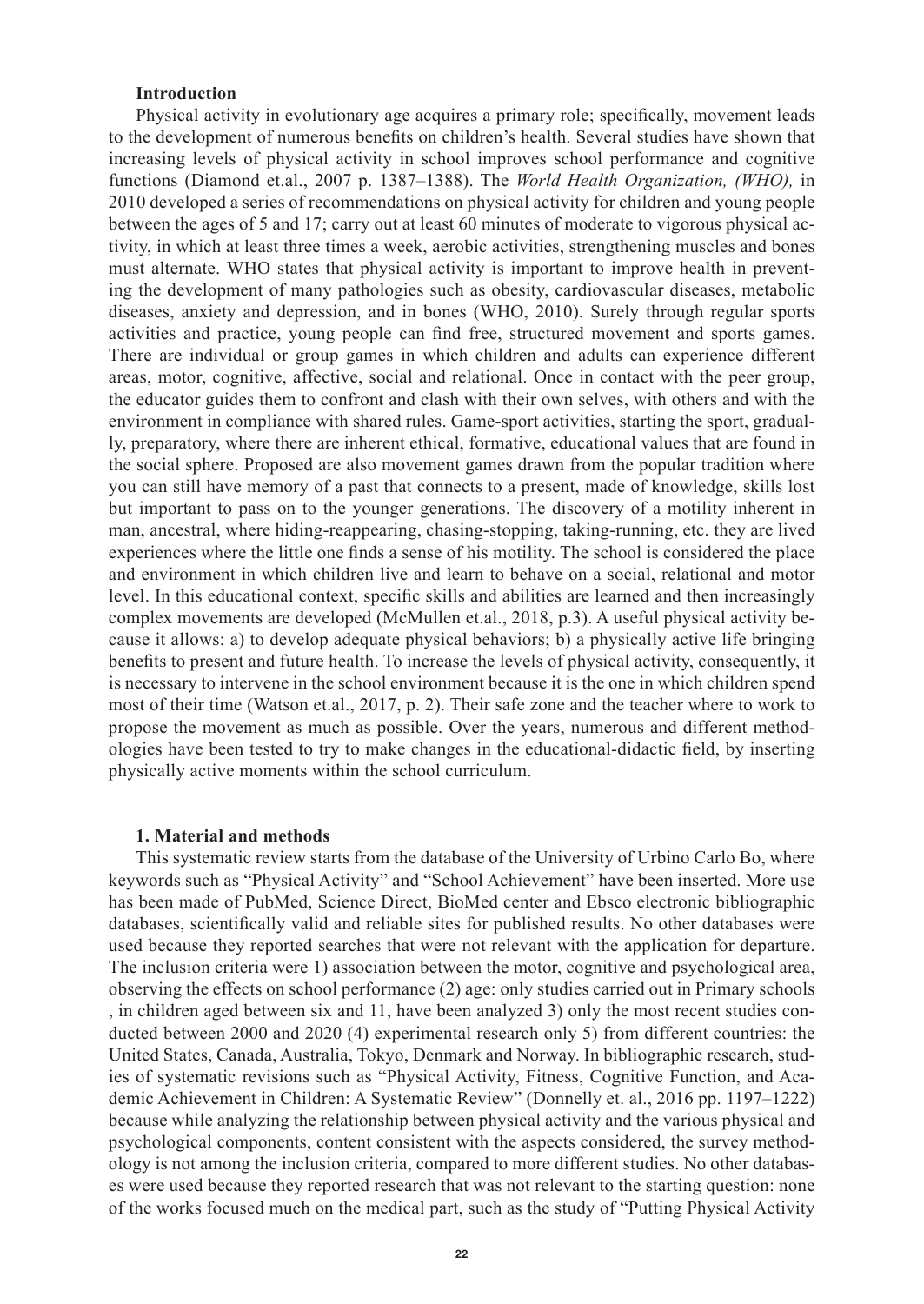Where it Fits in the School Day: Preliminary Result of the ABC for Fitness Program"(Katz et. al, 2010 pp. 1-10) which analyzes the problem of non-physical activity in children with physical causes that may arise such as childhood obesity. This research, therefore, while considering the physical part, does not deal with school performance. Another example is "Be smart, exercise your heart: exercise effect on brain and cognition"(Charles H. Hillman, Kirk I. Erickson and Arthur F. Kramer, 2014 pp. 59-65) which predicts the benefits of physical activity on the cognitive realm of humans and that of animals: excluded because the animal is not the subject of this study. All research referring to the Scuola of Infanzia (3-6) was also excluded, such as the study of "Rationale and Methods of the Movi-da 10!" (Sánchez-López et al., 2019 pp. 1-10) with the Movi-da 10 programs for preventing and combating adiposity, conducted on children aged four and six. The strategy was to include research dealing with two main elements: physical activity, specifically physical exercises, large-scale physical-motor and up-to-motor, and moto rapacity, associated with school performance i.e. learning and school performance related to two important disciplinary fields 1) logical-mathematical and 2) linguistic (bed-writing).

The studies then analyses and deepens the following topics:

- 1. Importance of physical and motor activity in Primary schools
- 2. The importance of the development of motor skills in children in order to promote adequate psycho-motor growth
- 3. Development of significant learning environments
- 4. Cognitive development of the child
- 5. New teaching methodology based on physically active learning

The aim of this bibliography research is to:

- 1. Analyze the role of physical activity within Primary schools
- 2. Understand the meaning and importance of movement for children of evolutionary age.

In summary, movement not only benefits the physical part but can also support and help the psychical part. In fact, we want to demonstrate how the motor area is connected to the cognitive one, starting from school, to help children build meaningful learning. A bibliographical research project included 13 studies analyzing this correlation, specifically:

| <b>Authors</b><br>Year<br>Country              | Number of<br><b>Children</b> | <b>Activities</b>                                                                                                                                                                                                                                                                      | <b>Experiment</b><br><b>Duration</b>    | <b>Results</b>                                                                                                                                          | <b>Search</b><br>engine |
|------------------------------------------------|------------------------------|----------------------------------------------------------------------------------------------------------------------------------------------------------------------------------------------------------------------------------------------------------------------------------------|-----------------------------------------|---------------------------------------------------------------------------------------------------------------------------------------------------------|-------------------------|
| Resaland<br>Geir K.<br>et.al<br>2016<br>Norway | 1129                         | The "Active"<br>1.<br>Smarter Kids"<br>intervention<br>has three com-<br>ponents:<br>90 minutes of<br>$\overline{2}$ .<br>physical acti-<br>vity in class<br>5 minutes a<br>3.<br>day of active<br>breaks<br>10 minutes a<br>4 <sub>1</sub><br>day of phy-<br>sically active<br>tasks. | 1 year<br>November<br>2014<br>June 2015 | Combining physical activity<br>with teaching disciplines se-<br>ems to be a useful model for<br>stimulating school learning<br>in the weakest children. | Science<br>Direct       |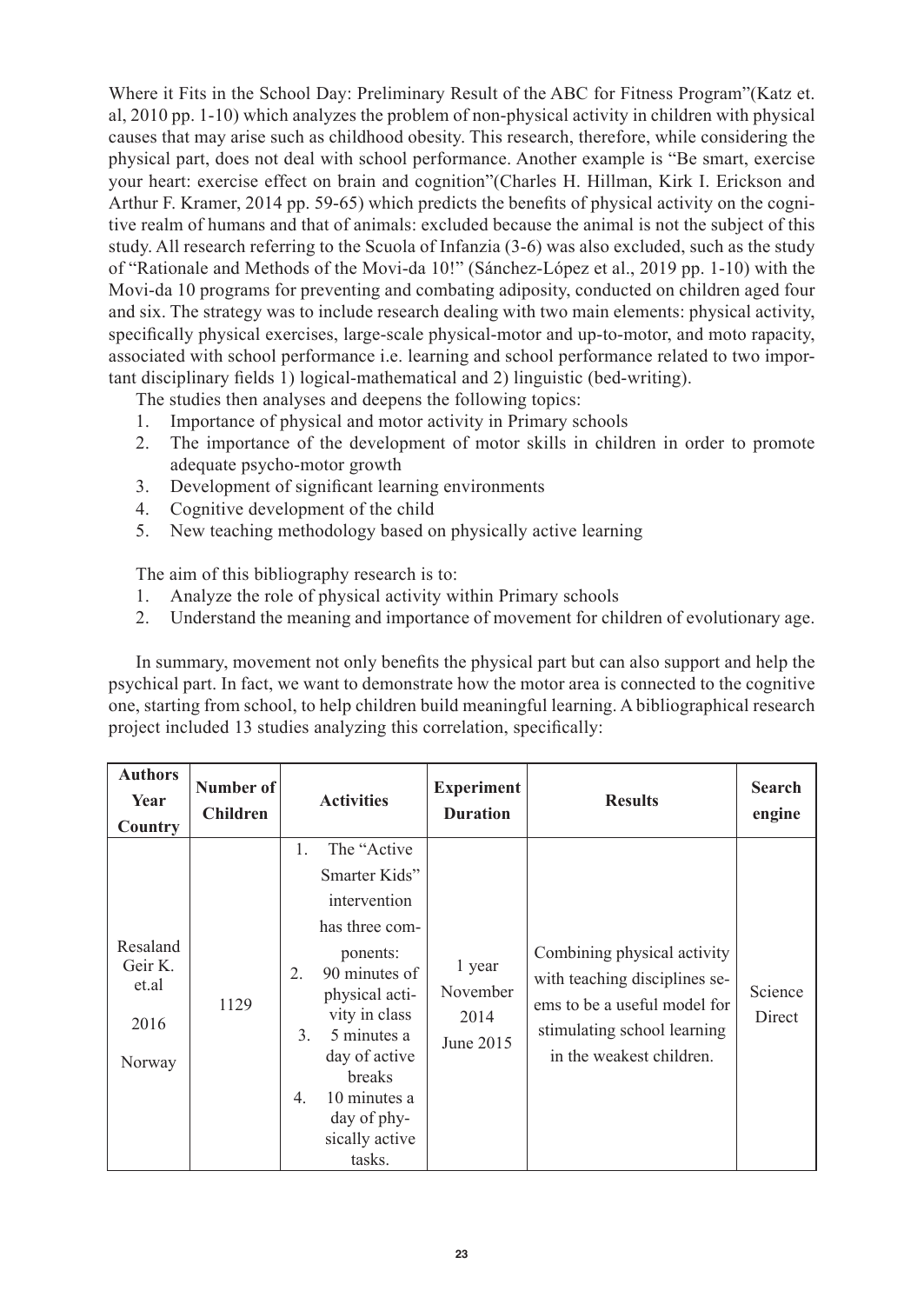| Have<br>Mona<br>et.al<br>2016<br>Denmark                                               | 505         | Integrated PA pro-<br>gram in mathema-<br>tics lessons.                                                                                                                                                                                                                                                                                                                                    | 1 year<br>August 2012<br>/ June 2013 | Primary results: change in<br>the performance of mathe-<br>matics.<br>Sub-results: Change in<br>executive functions.                                                                                 | Bio Med<br>Central |
|----------------------------------------------------------------------------------------|-------------|--------------------------------------------------------------------------------------------------------------------------------------------------------------------------------------------------------------------------------------------------------------------------------------------------------------------------------------------------------------------------------------------|--------------------------------------|------------------------------------------------------------------------------------------------------------------------------------------------------------------------------------------------------|--------------------|
| Mullen-<br>der-Wi-<br>jnsma J<br>Marijke et<br>al. To<br>2016<br>Nether-<br>lands      | 499         | Program "Fit &<br>Vaardig op School<br>[F&V]" The use of<br>physical activity to<br>teach mathematics<br>and spelling.                                                                                                                                                                                                                                                                     | 2 years                              | Physically active school<br>lessons have significant-<br>ly improved Maths and<br>spelling performance for<br>primary school children and<br>are therefore a new and pro-<br>mising way of teaching. | Pubmed             |
| Spyridou-<br>la Vazou<br>& Miriam<br>A.B.<br>Skrade<br>2016<br>United<br><b>States</b> | $157+127$   | "Move for Thou-<br>ght" program in-<br>tegrating physical<br>activity into the<br>classroom.                                                                                                                                                                                                                                                                                               | 1 year                               | Interventions based on<br>theory to improve school<br>performance by examining<br>the effects of integrating the<br>PA with a school subject.                                                        | Pubmed             |
| Donnelly<br>and Jose-<br>ph, et.al<br>2017<br>United<br><b>States</b>                  | $316 + 268$ | "A+PAAC"<br>integration of phy-<br>sical activity into<br>school lessons as<br>opposed to active<br>breaks (active brea-<br>ks are extraneous<br>moments to normal<br>school lessons.<br>That is, they are<br>not included in<br>the curriculum<br>but serve as active<br>moments to stop<br>the normal course<br>of lessons and to<br>increase the levels<br>of movement of<br>children). | 3 years old                          | Intervention has increased<br>levels of physical activity<br>and mental health benefits<br>and has not reduced school<br>education time.                                                             | Pubmed             |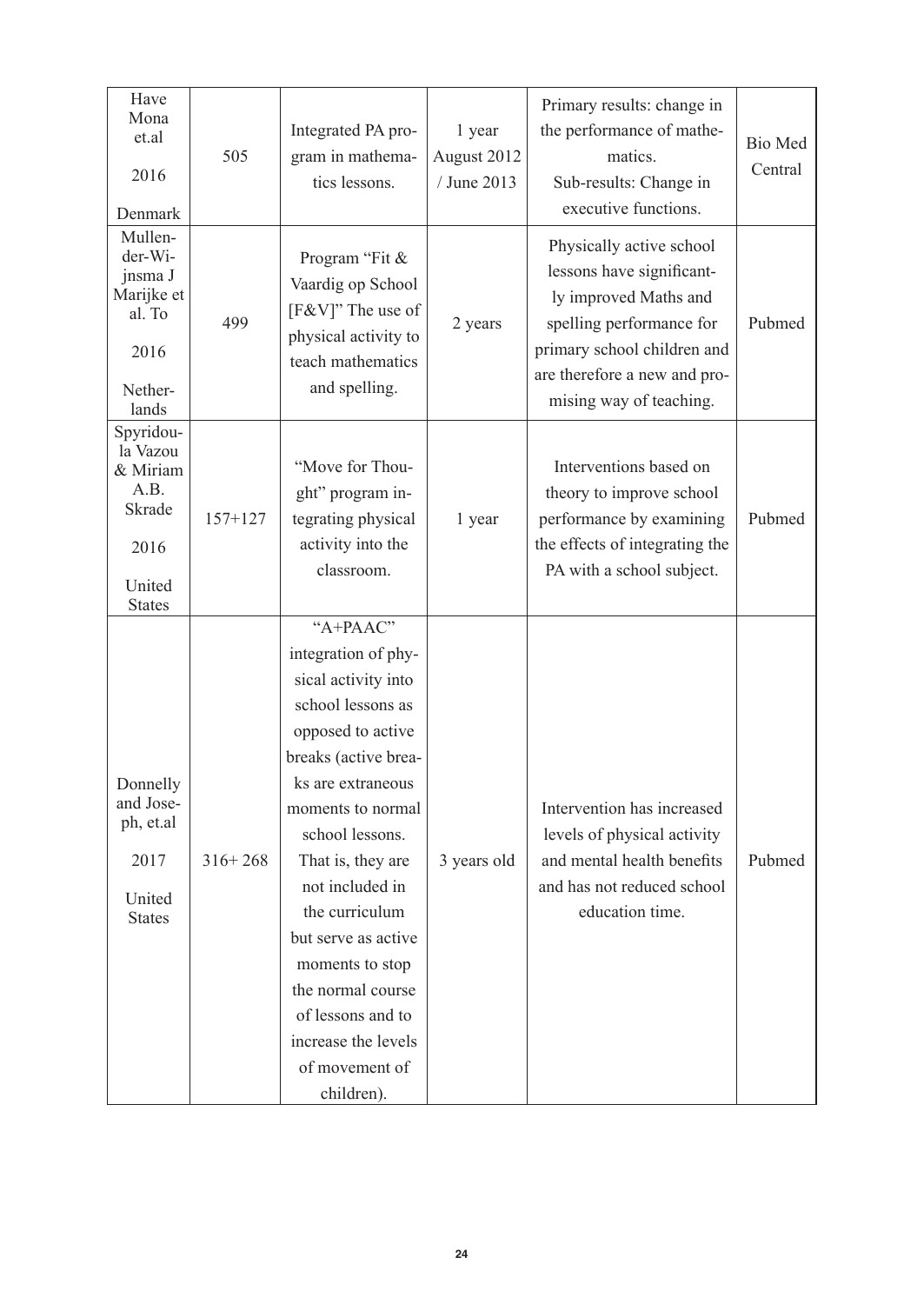| Watson<br>Et.al<br>2018<br>Australia              | 617                  | <b>ACTI-BREAK</b><br>program:<br>5 minutes a day<br>of moderate to<br>vigorous physical<br>activity and<br>3 active breaks a<br>day.                                                                   | 1 year   | <b>Evaluate improvements</b><br>in children's educational<br>outcomes.                                                                                                                                                                                                                              | Bio med<br>central |
|---------------------------------------------------|----------------------|--------------------------------------------------------------------------------------------------------------------------------------------------------------------------------------------------------|----------|-----------------------------------------------------------------------------------------------------------------------------------------------------------------------------------------------------------------------------------------------------------------------------------------------------|--------------------|
| Have<br>Mona<br>et.al<br>2018<br>Denmark          | 505                  | Integration of the<br>PA into mathemati-<br>cs lessons.                                                                                                                                                | 9 months | This intervention improved<br>the results in mathematics.                                                                                                                                                                                                                                           | Pubmed             |
| Hraste<br>Mladen<br>et.al<br>2018<br>Japan        | 36 children          | Integration of a<br>physical activity<br>program with<br>mathematics and<br>geometry.                                                                                                                  | 3 weeks  | Results suggest that this new<br>method, physically active,<br>is considered efficient for<br>teaching mathematics and<br>geometry.                                                                                                                                                                 | Pubmed             |
| McMuller<br>J et al<br>2019<br>Ireland            | 420                  | Integration of the<br>movement in the<br>classroom related<br>to school content.                                                                                                                       | 1 year   | The children who took part<br>in this intervention positi-<br>vely perceived the lessons<br>of integrating the movement<br>into the classroom.                                                                                                                                                      | Ebsco              |
| Mavilidi<br>Myrto F<br>et.al<br>2019<br>Australia | 10 public<br>schools | "Thinking While<br>Moving in En-<br>glish" program<br>$(TWM-E)$<br>3 lessons from<br>40 minutes to<br>weeks where<br>movement-based<br>learning is incorpo-<br>rated into English<br>and math classes. | 6 weeks  | Primary results: measure<br>children's levels of physical<br>activity. Secondary results:<br>Observe the behavior of<br>children during PA lessons.<br>The TWM-E program has<br>the potential to improve<br>levels of physical activity<br>in Primary School children<br>along with school results. | Bio Med<br>Central |
| De Berg<br>Van et.al<br>2019<br>Nether-<br>lands  | 312                  | "Juggling" pro-<br>gram 20 lessons<br>where juggling has<br>been integrated<br>into the teaching of<br>mathematics.                                                                                    | 2 months | The juggling program<br>"Juggling" has increased<br>children's levels of fun<br>during mathematics, has nei-<br>ther worsened nor improved<br>children's mathematical<br>performance.                                                                                                               | Pubmed             |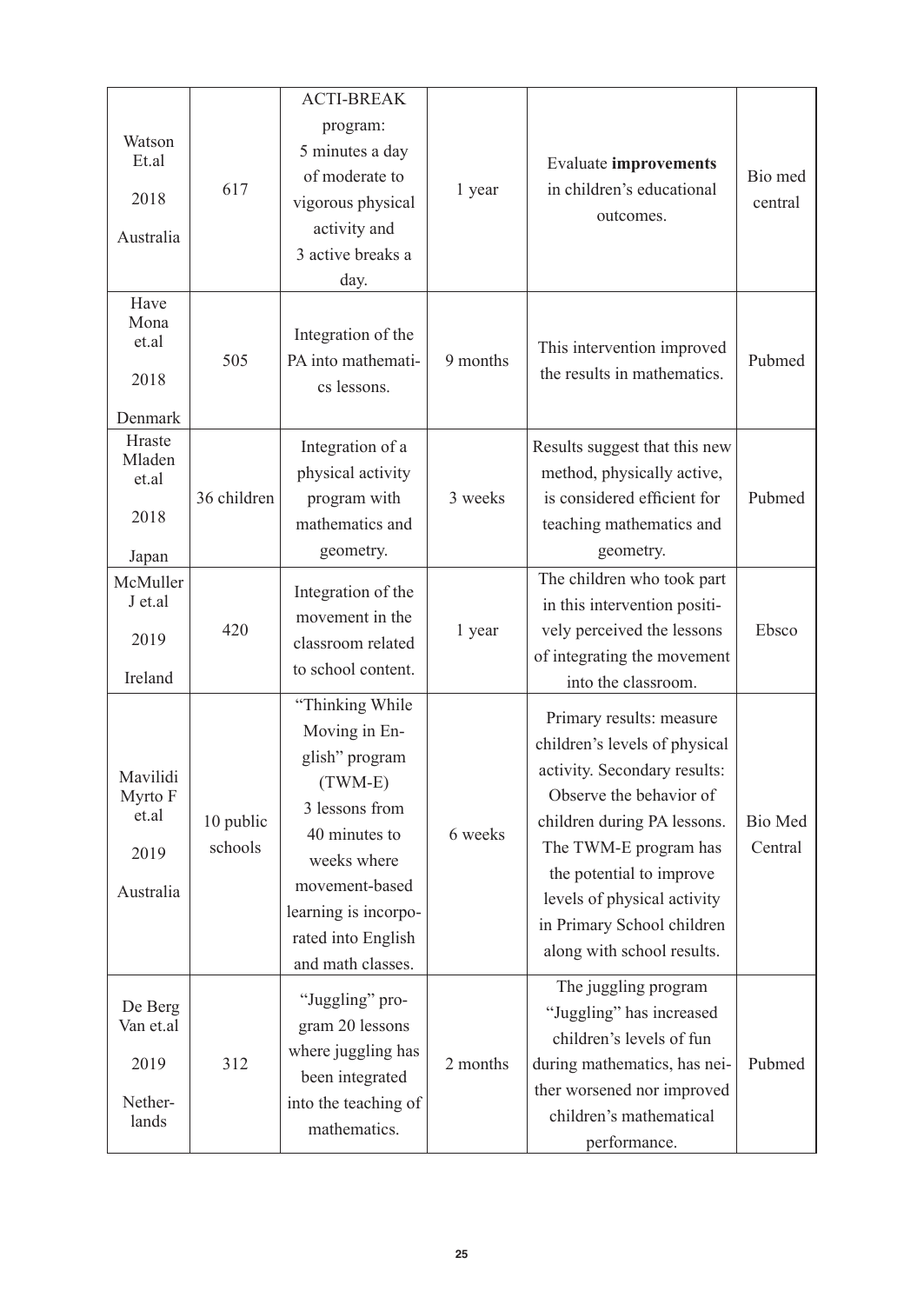|                     |           | Pa program.          |          | Results showed that the       |        |  |
|---------------------|-----------|----------------------|----------|-------------------------------|--------|--|
| Egger<br>Fabienne   |           | Children divided     |          | combined group (physical      |        |  |
|                     |           | into three groups:   |          | + cognitive exertion) be-     |        |  |
| et al. To           |           | combined, aerobic,   |          | nefited both physically and   |        |  |
|                     | 142 chil- | cognitive. Purpose:  | 20 weeks | cognitively (mathematical     | Pubmed |  |
| 2019                | dren      | To examine the ef-   |          | performance). Inclusion of    |        |  |
| Switzer-            |           | fects of three types |          | PA in physical and cogniti-   |        |  |
| land                |           | of PA on children's  |          | ve active breaks improves     |        |  |
|                     |           | educational outco-   |          | the cognitive functions of    |        |  |
|                     |           | mes.                 |          | school-age children.          |        |  |
| Mo Ching            |           | Program "Brain       |          |                               |        |  |
| Mok Ma-<br>gdalena  |           | Break" active bre-   |          |                               |        |  |
| et.al<br>2020       |           | aks of 3-5 minutes   |          |                               |        |  |
|                     |           | where children per-  |          |                               |        |  |
|                     |           | formed in groups     |          |                               |        |  |
| Croatia,            |           | physical activity    |          | This program improves le-     |        |  |
| Lithuania.<br>Mace- | 3036      | exercises in class,  | 1 year   | arning, attitudes towards the | Pubmed |  |
| donia.              |           | 2 times a day for    |          | PA and personal motivation.   |        |  |
| Poland,             |           | 5 days a week.       |          |                               |        |  |
| Romania,<br>Serbia. |           | Physical exercises   |          |                               |        |  |
| South               |           | were presented to    |          |                               |        |  |
| Africa              |           | children through     |          |                               |        |  |
| and Tur-<br>key     |           | videos.              |          |                               |        |  |

#### *Source: own processing*

## **2. Results**

In all research analyzed, primary results were calculated using standardized tests aimed at evaluating school performance and skills. Physical activity has been calculated by the accelerometer. The fun or motivation was analyzed with questionnaires, focus groups and semi-structured interviews.

Motor tests most utilized:

| <b>Authors</b>           | Year                                                           | <b>TEST</b><br><b>NAME</b> | AGE                      | <b>WHAT EVALUATES</b>                                                                                                                     | <b>Results</b>                                                                                             |
|--------------------------|----------------------------------------------------------------|----------------------------|--------------------------|-------------------------------------------------------------------------------------------------------------------------------------------|------------------------------------------------------------------------------------------------------------|
| Kiphard and<br>Schilling | 1974 first<br>edition.<br>$2007$ most<br>up-to-date<br>edition | <b>Ktk</b>                 | $5 - 14$<br>years<br>old | Evaluate body control and<br>coordination. Includes<br>balance exercises to run as<br>quickly as possible within<br>a time of 20 seconds. | Results are marked<br>in a separate table<br>by gender. There is<br>a table for boys and<br>one for girls. |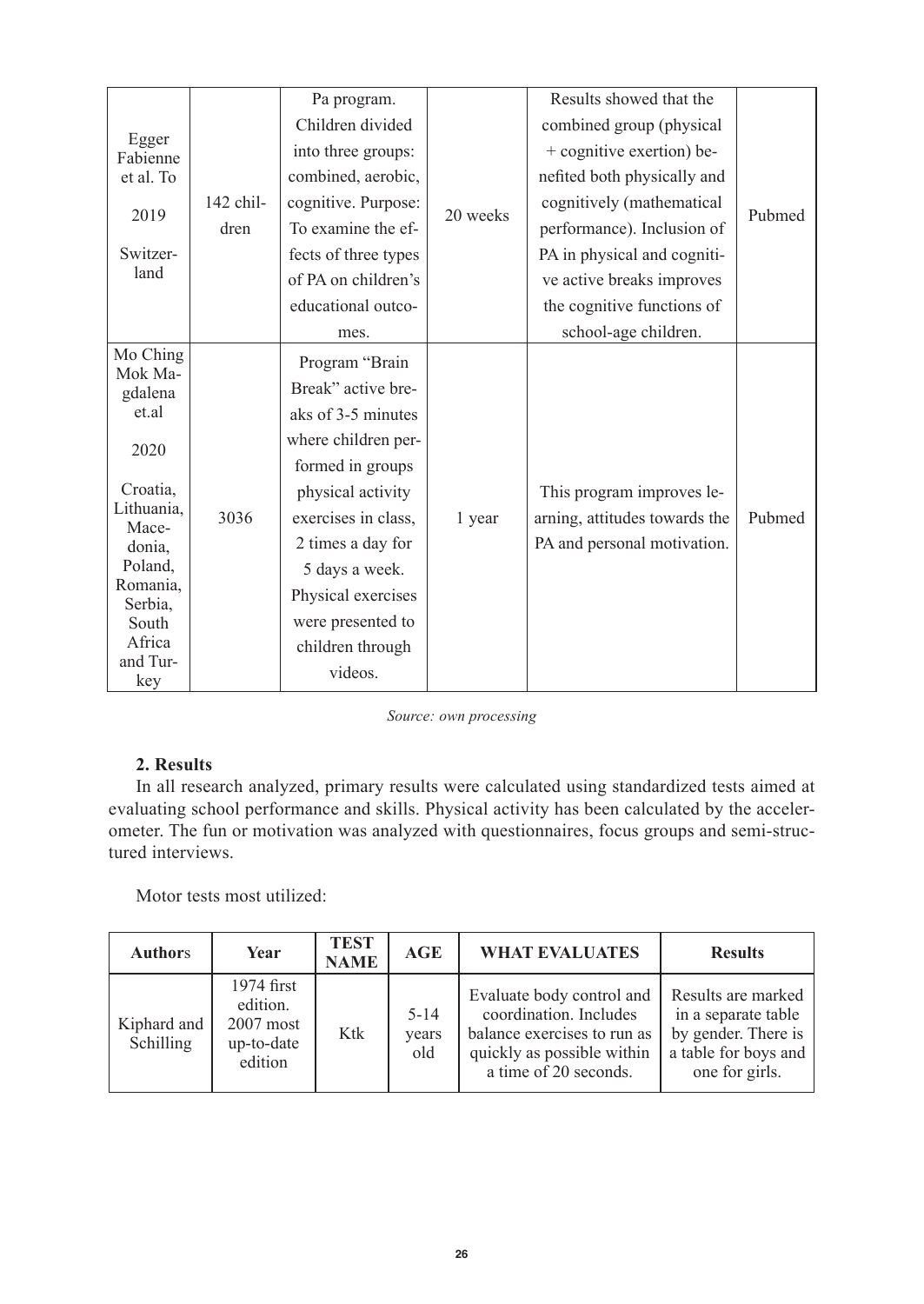| Ulrich                                                 | 1985                                  | <b>TGMD</b>       | $3-10$<br>years<br>old   | Composed of two<br>below-scales: one that<br>evaluates locomotor skills<br>and object control, the<br>other that evaluates skills<br>with the ball.<br>It is used to identify<br>children with gross motor<br>development. | The results are<br>evaluated on a scale<br>of 1 to 0 depending<br>on the presence or<br>absence of such<br>criteria.                                                                    |
|--------------------------------------------------------|---------------------------------------|-------------------|--------------------------|----------------------------------------------------------------------------------------------------------------------------------------------------------------------------------------------------------------------------|-----------------------------------------------------------------------------------------------------------------------------------------------------------------------------------------|
| Zimmer and<br>Volkamer                                 | First edition<br>1987, second<br>2006 | <b>MOT</b><br>4-6 | 4-6 ye-<br>ars old       | Evaluate motor skills such<br>as locomotion, stability,<br>object control, and motion<br>skills.                                                                                                                           | The results are<br>observed in 20-25<br>minutes.                                                                                                                                        |
| Ulrich                                                 | 2000                                  | TGMD-<br>2        | $3 - 10$<br>years<br>old | The performance of large<br>movement. Specifically,<br>motor skills and movement<br>skills.                                                                                                                                | The results are<br>evaluated on a scale<br>of $0$ to $1$ . $0$ indicates<br>the absence of a per-<br>formance and 1 the<br>presence. The time<br>of administration is<br>15-20 minutes. |
| <b>Bruininks</b><br>R.H and<br><b>Bruininks</b><br>B.D | 2005                                  | BOT-2             | $4 - 21$<br>vears<br>old | Investigate the develop-<br>ment of large and fine<br>motor skills. Identify<br>individuals with deficits in<br>coordination.<br>It consists of 53 items divi-<br>ded into 8 sub-tests.                                    | The results vary<br>according to the<br>individual items, on<br>a scale of 2 points<br>to $13.$                                                                                         |
| Henderson,<br>Sugden,<br><b>Barnett</b>                | 2007                                  | M-ABC             | $4 - 12$<br>years<br>old | Evaluate movement in chil-<br>dren. Specifically, manual<br>dexterity skills, ball skill<br>and balance ability. It has<br>32 items and is divided into<br>4 age groups.                                                   | The results are<br>awarded on a six-<br>point scale: five<br>corresponds to the<br>weakest performan-<br>ce and zero to the<br>best performance.                                        |
| Schenkel-<br>berg et al.                               | 2018                                  | Cmsp              | $3-5$ ye-<br>ars old     | Assess locomotor abilities<br>(jumping, sliding, gallo-<br>ping) and ability to control<br>objects (roll, slide, kick,<br>take, and throw).                                                                                | The results were<br>awarded by attribu-<br>ting 1 point if the<br>ability was present<br>and 0 if it was<br>absent.                                                                     |
| Ulrich                                                 | 2019                                  | TGMD-<br>3        | $3 - 10$<br>years<br>old | Evaluate and observe the<br>performance of 13 motion<br>skills. These are divided<br>into two subcategories: in<br>the first there are locomo-<br>tor skills and in the second<br>instead those with the ball.             | The results are<br>calculated on a scale<br>of $0$ to $1$ . 1 indicates<br>the presence of that<br>performance and 0<br>when it is absent.                                              |

*Source: own processing*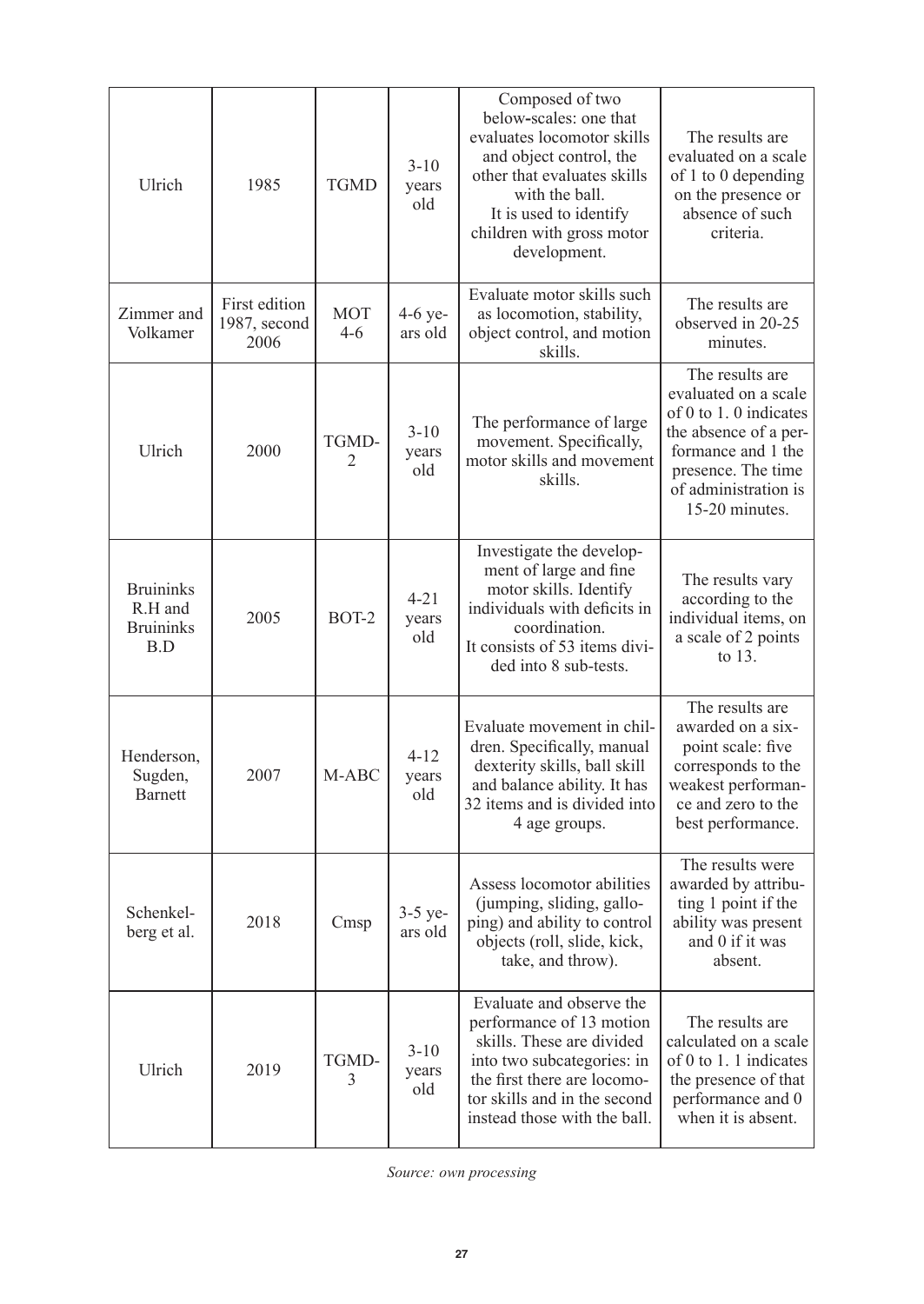Tests to evaluate school results in Primary schools are different, but most studies use three types of tests. The first is the Wechsler Individual Achievement Test-Third Edition (WIAT-III). This scale is a tool of proven reliability and validity (Wechsler, 2009) and aims to measure improvements or deterioration in children's educational performance. WIAT-III is administered individually by trained and qualified research staff, followed by a researcher who must carefully check the scores of all tests (Lambournea et.al., 2013, p. 4). In the literature the test that is used most to evaluate mathematical performance is the MG test. Its use can be found in a 2016 research conducted by Have et al. The study was conducted from August 2012 to May/June 2013, and the test battery included measurements of; mathematical skills, cognitive functions, creativity, aerobic capacity, and physical activity (Have etal., 2016 p.5). All tests were performed at participating schools or in the classroom or gym, except for the cognitive function test which was performed in a room with up to two students. Specifically, this has an administration time of 45 minutes and consists of 24 activities that evaluate mathematics in terms of understanding quantities, numbers, relationships, addition, and geometry. MG is a common test material often used in Danish Primary schools and used for more than 25 years. It is a multiple-choice test and the different response options have been selected in such a way that they refer to typical mistakes made by students. This then provides a score that reflects the participant's math skills and is conducted individually with paper and pencil in a separate class without help. Two tests are used to evaluate spelling and reading performance levels: The One-Minute Test and a spelling test. They were used, for example, in a randomized 2015 study by Mullender-Wijnsma et al. Children's reading ability in the research was assessed using the One-Minute test, which specifically implies that children must read aloud as many words as possible in one minute; this exercise is then repeated with a file with several other words. The files on the spelling include two parts: in the first the teacher reads a sentence and repeats a word from it, the children must then write that word correctly. The second part is to identify spelling errors individually in some words. This research also aimed to measure school success in mathematical skills, with another specific test: The Speed Test-Arithmetic that evaluates mathematical speed performance; to execute as many sums as possible within one minute. This test is carried out individually and the contents change according to the age of the children but specifically involves the sense of numbers, arithmetic, algebra, geometry and fractions. For example, in the second and third primary schools the test gives great importance to the resolution of mathematical problems, in the fourth and fifth classes instead the focus shifts to algebra and fractions. This study found that children who participated in active classes for 22 weeks showed significant improvements in math skills and spelling (Mullender-Wijnsma et.al., 2015 pp. 2-3). The One-Minute test was also used in another 2017 study as a tool for evaluating mathematical skills. This research, in fact, aimed to evaluate the improvement in school performance by activating an intervention that required teachers to integrate active breaks within the school day (Watson et.al., 2017 pp. 7-8). The school results were evaluated with two tools differentiated according to the discipline that was considered: the reading results were observed with the WARP test (Wheldall and Madelaine, 2013); the mathematical results with the One-Minute test. WARP is designed to monitor the fluidity of reading in students between the age of two and five and asks children to read 200 words in one minute (Wheldall and Madelaine). Manual for the Wheldall assessment of reading passages WARP, 2013. The number of words read correctly in that minute indicate the student's level of fluency in reading. This tool has three initial evaluation steps and a series of progressive steps. The administration is done by an experienced primary school teacher, who will individually have each child take the test (Watson et.al., 2017 pp. 8-9). The one-minute test, on the other hand, was designed for the Australian school environment. It has 33 elements that each focus on different topics on operations: addition, subtraction, multiplication, and division (Westwood 2000 p. 108.). A primary school researcher with qualifications and experience, will administer the test to the whole class at the beginning and end of the intervention. These two evaluation tools were essential for measuring children's educational performance, which is improved in the classes participating in the intervention. The ACTI-BREAK program was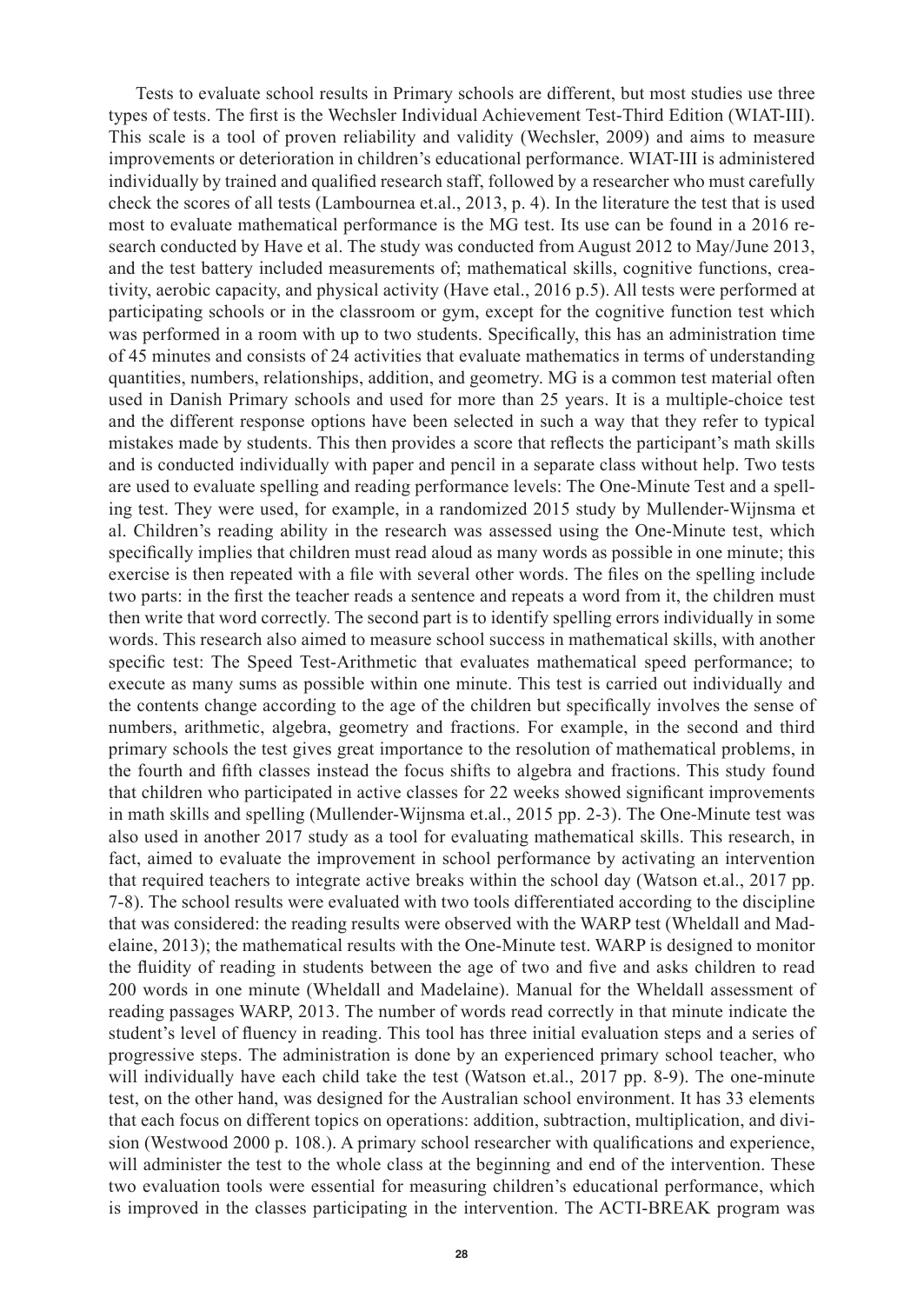designed to be efficient in terms of time and feasibility to promote physical activity in schools and thus combat a sedentary lifestyle (Watson et.al., 2017, p.10). The relationship between increased physical activity and improvement in school performance has not always been demonstrated. In fact, nine researches have shown that, by raising the time spent on physical activity, there are improvements in school performance. For example, in the (Physically Active Math and Language Lessons Improve Academic Achievement: A cluster Randomized Controlled Trial (Mullender-Wjnsma et al. , 2016) the "F&V" intervention positively improved mathematical and spelling performance compared to children in the control class; classroom-based physical activity improves children's math achievement – A randomized controlled trial (Have et al. , 2018) showed that the integration of physical activity into mathematics improved children's scientific performance. Certainly, beneficial to positively develop mathematical skills. Unlike in four searches (Donnelly et. al., 2017; M. McMullena et.al., 2018; van den Berg et.al., 2019; Vazou and Skrade, 2016) this report has brought neither improvement nor deterioration. An increase in fun, motivation and greater involvement by children in taking physically active lessons has emerged. Enjoyment and pleasure are in fact intrinsically motivating components if they are added to the school lesson (Vera van den Berg et. al., 2019 pp.1-14). This indicates that the new teaching and methodological strategies should not have as their sole objective the increase of school performance but also to develop programs that increase the levels of fun, socialization and motivation.

## **3. Discussion**

According to the studies considered here, we can claim that this research is divided into two categories:

- 1. Those that focus on the effect of active breaks within the school curriculum
- 2. Those that instead integrate physically active learning moments into school lessons

## **Active breaks**

Specifically, we mean those studies that have introduced physical moments active in static lessons within school lessons. Breaks could last from five to ten minutes and could include physical exercises of different difficulty: from the simplest to those that require more concentration. For example, the study conducted by Egger et. al in 2019 examining the effects of different physical exercises used at school in the form of physically and cognitively active breaks (Egger et. 2019 pp.1-20). Similarly, the ACTI-BREAK program devised by Watson, et al. al (2017) focused on the integration of active breaks lasting five minutes (Watson et.al., 2017 p. 1-11). The first study examines the effect on school performance of different types of activity (Egger et.al., 2019 pp1-20), in the second, the exercises proposed to children include activities of different difficulties: from the simplest to those requiring more concentration (Watson et.al., 2017, p. 1-11). However, the results of both research show that implementing active breaks within the school setting increases motor performance and improves school performance. From this comparison we can therefore deduce that active breaks are innovative strategies that are able to improve learning. The physical exercises to be proposed must, however, have the following characteristics: initially prepare easy activities and then get to the execution of more challenging exercises, so it will be important over time, to increase the difficulty of the exercises that must be proposed taking into account both the physical objectives and cognitive ones. During active breaks, physical and cognitive performance must be combined, such as having a certain type of movement shown by the teacher linked to a keyword. Also, in the 2020 study conducted by Mo Ching Mok et. al, we understand the importance of interrupting normal school lessons with active breaks that improve the attitude of children towards their health and towards physical activity (Mo Ching Mok et al., 2020 pp.1-11).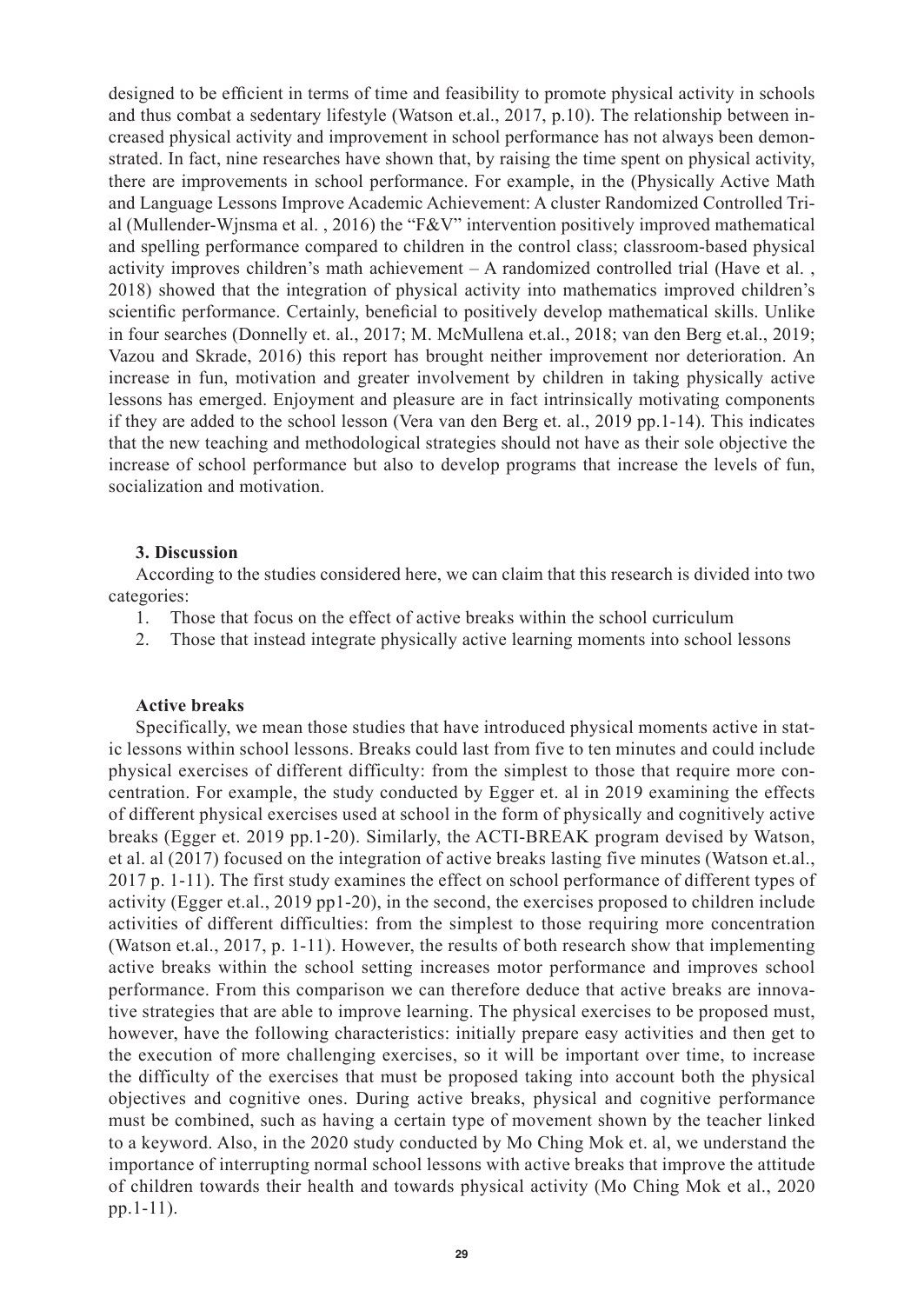## **Physically active learning**

A 2017 study (Donnelly et.al., 2017) had the goal of implementing physical activity in the school curriculum, not in the form of active breaks but by requiring the teacher of discipline to hold at least two 10-minute lessons a day in which children practiced physical activity. Active breaks, in fact, serve as dynamic moments to interrupt the normal course of lessons and to increase the levels of movement of children, but this intervention instead considered movement as a teaching methodology used by the teacher to explain concepts related to a specific discipline. Other research had the effect of a physical activity integration program in the classroom to promote school learning and performance, such as research conducted by Have et. al (2016 pp.1-11) which associates physical activity with mathematical results. This intervention in fact consisted in teaching mathematics in an active way based on the idea that if a phenomenon is connected to bodily experience, it can be better understood. The results showed that physical activity in the classroom improved children's educational performance and cognitive abilities. Other studies, such as that of Vazou et. to (2016), have et. al (2018) and finally the one designed by Hraste et. al (2018) aimed to evaluate the effect of the integration of physical activity in mathematics lessons (Vazou et.al., 2016 pp.1-16; Have et. al., 2017 pp.1-11; Hraste et. al., 2018 pp.1-14). These three works have shown that physically active lessons produce an improvement in mathematical skills and facilitate school learning by also raising children's movement levels, thus producing positive effects on both cognitive and physical components. Unlike the research conducted by Van den Berg et. al (2019) which wanted to observe the effect of a juggling program on mathematics teaching: it did not detect improvements or worsening in school performance; however, he stressed that although school results have not reported significant improvements, this program has raised the levels of enjoyment of the same. Enjoyment and pleasure are in fact intrinsically motivating components if they are combined with the school lesson (Vera van den Berg et. al., 2019). Another study conducted by McMullen et.al (2018) had also reported among its results greater involvement and fun by the children of the intervention group (McMullen et.al., 2018 pp.1-32). This indicates that the new teaching and methodological strategies should not have the sole objective of increasing school performance but developing programs that increase the levels of fun, socialization and motivation.

## **Motivation and fun**

In fact, learning is shown to improve when associated with positive emotions such as joy and pleasure. The integration of movement into classrooms therefore increases children's levels of fun by giving them the opportunity to learn better. One way to increase involvement in physical activity is to vary the teaching proposal of the activities as much as possible to make them more enjoyable, as is also reported by a study conducted by Resaland et. (2016) in which the researchers tried to structure the intervention by designing three types of activities: physically active activities conducted in the classroom or outdoors, the integration of active breaks and finally the active homework. The results of this study not only showed that physically active lessons stimulated and facilitated learning in mathematics but also implemented children's levels of fun. This solicitation is due to two factors: first of all to the different types of activities proposed and secondly to the integration of movement with mathematical contents allowing to find the answer to a problem by incorporating the movement and therefore to become an active subject who experiences experiences and learns in a meaningful way. Motor activity not only benefits the physical part but can also support and help the psychic part (Resaland et. al., 2016 pp.1-7).

#### **Limitations and problems encountered**

Physically active lessons are educational strategies that can be adapted in every school context and can be used in different disciplines. However, this feature does not make them flexible because they are not easy to implement. In fact, most research has shown that teachers are concerned about the implementation of active lessons. The limits found were those of space and time. That is, the active programs were structured on times that ranged from 20 to 30 minutes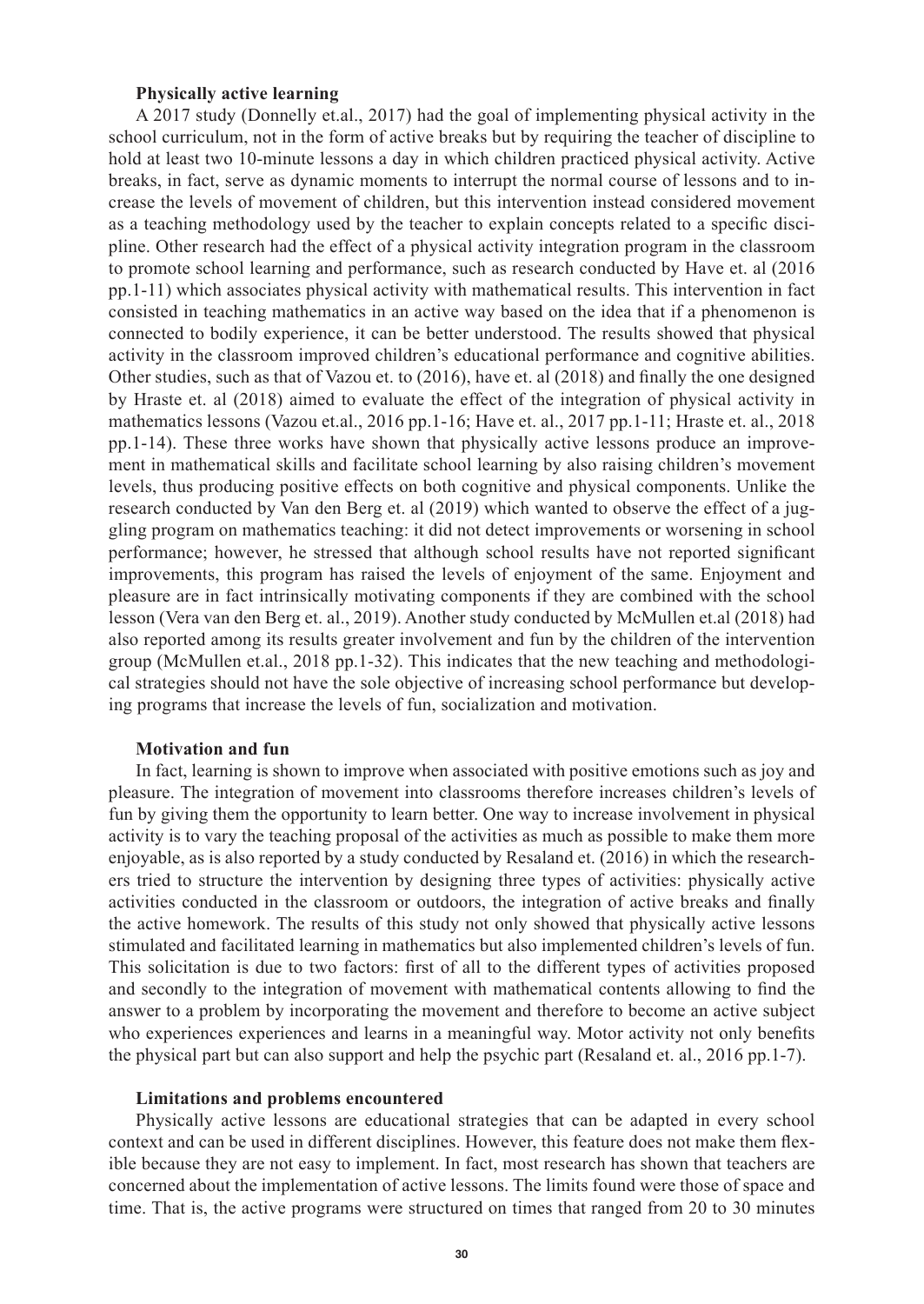requiring teachers to take children to safe places such as gyms. The program "Thinking while Moving in English" (Mavilidi et. al., 2019, pp. 1-12) was the first to be flexible and organized on the teacher's requests. This project, in fact, leaves the freedom for educators to decide how to implement the activities. Teachers were free to design, develop and integrate movement-based programs according to class needs, thus overcoming space and time barriers and promoting the dissemination of this new methodology. In addition, all the research showed that the teachers of the intervention group before implementing these activities had to participate in seminars, lectures held by experts and refresher courses (Mavilidi et. al., 2019, pp. 1-12). Training is very important because when you want to experiment with a new methodology, it is advisable to study and deepen the topic to evaluate the strengths and weaknesses, contextualize the context, the most effective interventions to implement and compare the results.

## **Conclusions**

All the studies examined were considered because they were the ones which best deepened and enriched the research question with practical examples. Specifically, it has been seen that Primary School is the setting where it is best to increase the levels of physical activity by proposing to the pupil's movement content aimed at school objectives. Physically active learning is an experiential form, of doing, of acting, combined with thinking that brings benefits both physically and cognitively. What is the situation in Italian Primary Schools? In the National Guidelines for the Curriculum, we read: "Motor education is therefore an opportunity to promote cognitive, social, cultural and affective experiences" (National guidelines for the nursery school curriculum and the first cycle of education. Annali 2012, p.76). Contextualizing this writing, we can assert that physical education within Primary School should not be a simple repetition of physical exercises but acquire formative, pedagogical value, through which the child can live experiences of various kinds. The curriculum of most Italian schools devotes little time to physical activity. In fact, the latter is not only practiced a few hours a week but is very often seen as an alternative and not important subject to be carried out. The little attention given to it, in addition to generating discontent in the children who prefer it above all, involves physical and social problems. Physical education is very popular with pupils because it offers the opportunity to play, have fun, move, cooperate, relate and socialize. The integration of motor work into the school day in Italian schools is a difficult innovation to put into practice due to space and time problems. First, because very often the classes are small compared to the number of children it can contain, therefore even muscle stretching could hinder the exercise of the partner. Secondly, because the inclusion of some physical exercises in school lessons may require additional hours to be practiced. These limitations would make it difficult to carry out physically active lessons: it is therefore necessary to rethink the spaces and times more suited to the students.

Strengths for the teacher in using physically active learning:

- 1. Improvements in educational performance and in the development of social attitudes based on cooperation, collaboration and respect
- 2. Helps children with difficulty to learn better
- 3. Active lessons could also be held in the corridors or at other schools of the school, as well as in gyms
- 4. Active lessons used as moments of review, recovery or enhancement then inserted within the design as important moments to devote a precise time to Physically active learning is in fact an innovative methodology that brings benefits on a physical, cognitive and social level (Dewey, 1951). Its insertion within the Italian school is certainly difficult and takes a long time, since the structure of the school lesson is still, in many situations, characterized by the frontal lesson and the use of the textbook with static and sedentary moments of sitting hours. at the desk. A different way of doing school that provides an adaptation to the frontal lesson made not only of moments of group work, training workshops, also of planning of didactic paths based on the cognitive value shared with the body-kinesthetic experiences that must find space and time every day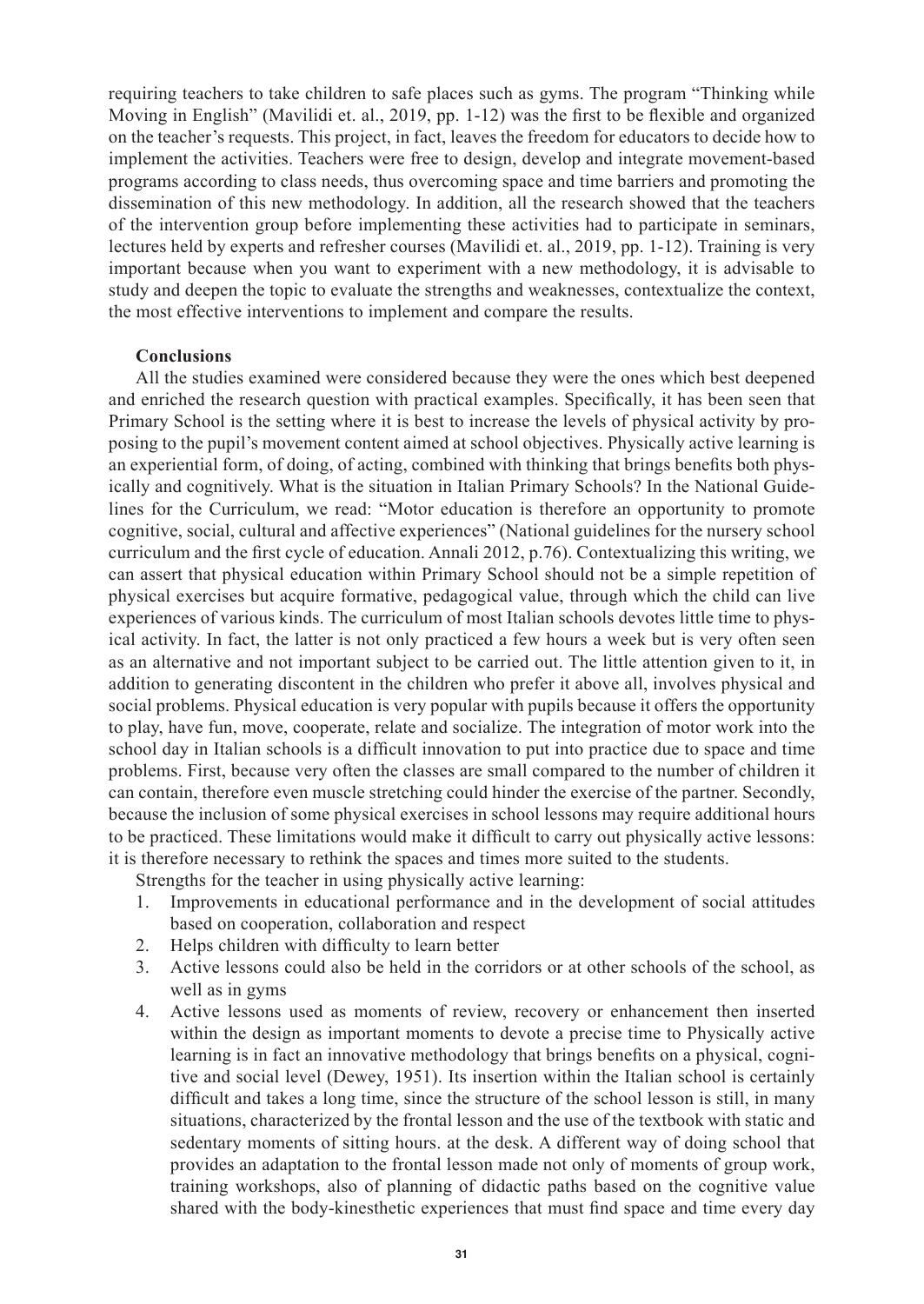at school to achieve meaningful learning that focuses on the subject who experiences and knows with the body and with the senses (Dewey, 1951). A pupil-child-Person left free to move, relate, experiment, to find and autonomously build their own knowledge, understand it and internalize it. A knowledge that passes through the body, more immediate, allows it: an experiential, concrete, agitated knowledge to develop new ones; to raise physical activity levels, improve motor skills; to foster new social relationships. A way of doing school where the pupil can learn while having fun: a trilogy that is too important because it contains everything he needs.

## **References**

- Allen, K.A., Bredero, B., Van Damme, T., Ulrich, D.A., Simons, J. (2017). Test of Gross Motor Development-3 (TGMD-3) with the Use of Visual Supports for Children with Autism Spectrum Disorder: Validity and Reliability. J Autism Dev Disord 47, 813–833. https://doi. org/10.1007/s10803-016-3005-0
- den Berg, V.V., Singh, A. S., Komen, A., Hazelebach, C., Hilvoorde, I.V., Chinapaw Mai, J.M. (2019). Integrating Juggling with Math Lessons: A Randomized Controlled Trial Assessing Effects of Physically Active Learning on Maths Performance and Enjoyment in Primary School Children. Mr Int. J. Environ. Res. Public Health 16, 2452. **https://doi.org/10.3390/ ijerph16142452**
- Bruininks, R.H. & Bruininks, B.D. (2005). Test of Motor Proficiency. 2nd edition. Manual.: AGS Publishing. Circle Pines. https://www.researchgate.net/publication/277921770\_Dyspraxia as a psychomotor disorder of school age children
- Cools, W, Martelaer, K. D. , Samaey, C., Andries, C. (2009). Movement skill assessment of typically developing preschool children: a review of seven movement skill assessment tools. Journal of Sports Science & Medicine, 8(2), 154-168. http://europepmc.org/article/ MED/24149522
- Dewey, *J, Instrumentalistic*Pragmatism. Edited by Dario de Salvo p. 4 https://cab.unime.it/ journals/index.php/qdi/article/view/842/0
- Diamond, A., Barnett, W.S., Thomas, J., Munror, S. (2007). Preschool program improves cognitive control. Science, 318(5855), 1387–1388. http://dx.doi.org/10.1126/science.1151148
- Donnelly, J.E., Hillman, C. H., Castelli, D., Etnier, J.L.,Lee, S., Tomporowski P., Lambourne, K., & Szabo-Reed, N.A. (2016). Physical Activity, Fitness, Cognitive Function, and Academic Achievement in Children: A Systematic Review Med Ski Sports Exerc, 48(6), 1197– 1222. https://dx.doi.org/10.1249/MSS.0000000000000901
- Donnelly, J.E., Hilman, C.H., Greene, J.L., Hansen, M.D., Gibson, A.C., Sullivan, D. K, John, P., Mayo, S.M., Lambourne, K., Szabo-Reed, A.N., Herrmann, D.S. , Honas, J.J., Scudder, M.R., Betts, J.L., Henley, K., Hunt L. S., &. Washburn, A.R. (2017). Physical activity and academic achievement across the curriculum: Results from a 3-year cluster-randomized trial, Prev Med, 99, 140–145. https://dx.doi.org/10.1016%2Fj.ypmed.2017.02.006
- Egger, F. , Benzing, V. , Conzelmann, A. , Schmidt, M. (2019). Boost your brain, while having a break! The effects of long-term cognitively engaging physical activity breaks on children's executive functions and academic achievement. PLoS ONE 14(3): e0212482. https://dx.doi. org/10.1371%2Fjournal.pone.0212482
- Henderson, S., Sugden, D. (1992). Movement assessment battery for children. London: The Psychological Corporation. http://dx.doi.org/10.4236/health.2010.27104
- Henderson, S.E., Sugden, D.A. & Barnett, A.L. (2007). Movement Assessment Battery for children – 2 Examiner's Manual. London: Harcourt Assessment. https://www.researchgate.net/ publication/277949751\_The\_second\_version\_of\_the\_Movement\_Assessment\_Battery\_ for Children A comparative study in 7-10 year old children from the Czech Republic\_and\_the\_United\_Kingdom
- Have, M., Have Nielsen, J., Gejl, A.K., Ernst, M.T., Fredens, K., Støckel, J.T., Wedderkopp,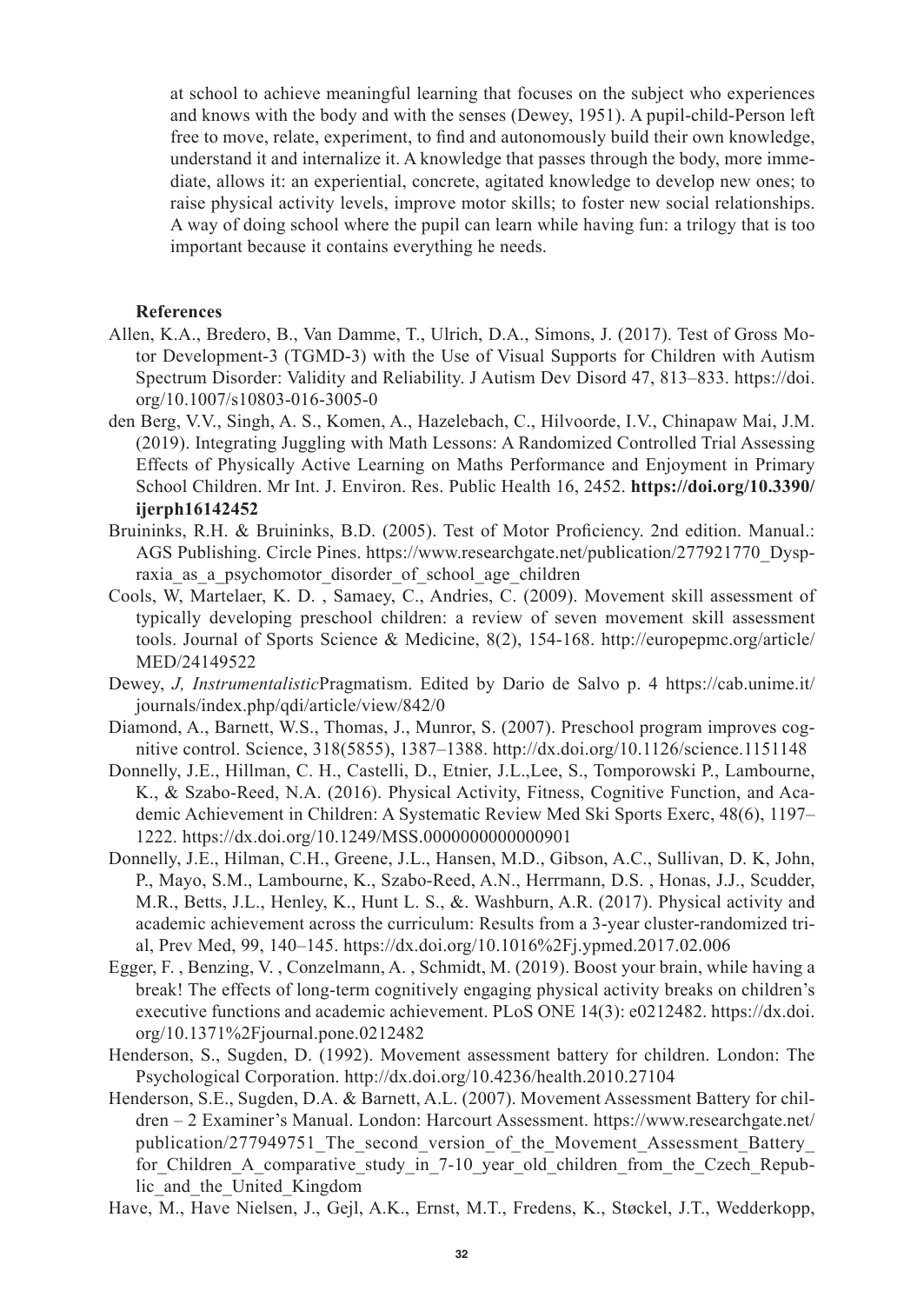N., Domazet,L. S.,Gudex, C., Grøntved, A & Kristensen P.L. (2016). Rationale and design of a randomized controlled trial examining the effect of classroom-based physical activity on math achievement, BMC Public Health,16, 1-11. https://doi.org/10.1186/s12889-016- 2971-7

- Have, M., Have Nielsen, J., Ernst, M.T., Gejl, A.K., Fredens, K., Grøntved, A., Kristensen P.L. (2018). Classroombased physical activity improves children's math achievement – A randomized controlled trial. PLoS ONE 13(12), 0208-787. https://doi.org/10.1371/journal. pone.0208787
- Hraste, M. , De Giorgio, A. , Jelaska P. M. , Padul, J. , Granić, I. (2018). When mathematics meets physical activity in the school-aged child: The effect of an integrated motor and cognitive approach to learning geometry. PLoS ONE 13(8), 0196-024. https://doi.org/10.1371/ journal.pone.0196024
- Hillman, C.H, Erickson, K. L & Kramer, A. F. Be smart, exercise your heart: exercise effects on brain and cognition. Nat Rev Neurosci 9, 58–65 (2008). https://doi.org/10.1038/nrn2298
- National Guidelines for the Curriculum of the Kindergarten and the first cycle of education in 2012. Ministry of Education, University and Research. Annals of Public Instruction. https:// files/pdf/20120906/indicazioni-nazionali-2012-per-il-curricolo-di-scuola-infanzia-e-primo-ciclo-del-4-settembre-2012.pdf
- National guidelines for kindergarten and first cycle of education. National Indications and New Scenarios, integration of 2018. http://www.indicazioninazionali.it/wp-content/uploads/2018/08/Indicazioni\_Annali\_Definitivo.pdf
- Katz, D. L, Cushman, D. , Reynolds, J. , Njike, V. , Treu, J. A, Walker, J. , Smith, E., Katz, C. (2010). Putting physical activity where it fits in the school day: preliminary results of the ABC (Activity Bursts in the Classroom) for Fitness Program. Prev Chronic Dis. http://www. cdc.gov/pcd/issues/2010/jul/09\_0176.htm
- Lambournea, K., Hansen, D.M., Szabo, A.N., Lee, J., Herrmann, S.D., & Donnelly, J.E. (2013). Indirect and direct relations between aerobic fitness, physical activity, and academic achievement in elementary school students. Ment Health Phys Act, 6(3), 165–171. https:// dx.doi.org/10.1016%2Fj.mhpa.2013.06.002
- Mavilidi, M. F., Lubans, D.R., Morgan, P.J., Miller, A., Eather, N., Karayanidis, F., Lonsdale, C., Noetel, M., Shaw, K., & Riley, N. (2019). Integrating physical activity into the primary school curriculum: rationale and study protocol for the "Thinking while Moving in English" cluster randomized controlled trial. BMC Public Health19, 379. https://doi.org/10.1186/ s12889-019-6635-2
- McMullen, J., MacPhail, A., & Dillon, M.J. (2019). "I want to do it all day!" Students' experiences of classroom movement integration. International Journal of Educational Research,94. 52-65 https://doi.org/10.1016/j.ijer.2018.11.014
- Mo, C.M., Chin, K.M., Korcz, A., Popeska, B., Edginton, C.R., Uzunoz, F.S., Podnar H., Coetzee, D., Georgescu, L., Emeljanovas, A., Pasic, M., Balasekaran, G., Anderson, E., & Durstine, J. L. (2020). Brain Breaks®Physical Activity Solutions in the Classroom and on Attitudes toward Physical Activity: A Randomized Controlled Trial among Primary Students from Eight Countries. Mr Int. J. Environ. Res. Public Health, 17, 166. https://doi. org/10.3390/ijerph17051666
- Mullender-Wijnsma, M.J., Hartman, E., de Greeff,J.W., Doolaard, S., Bosker, J. R., & Visscher, C. (2016). Physically Active Math and Language Lessons Improve Academic Achievement: A Cluster Randomized Controlled Trial. Pediatrics, 137(3), 2015-2743. https://doi. org/10.1542/peds.2015-2743
- Resaland, G.K., Aadland, E., Moe, V.F., Aadland, K.N., Skrede, T., Stavnsbo, Mette., Suominen, L., Johannessen, J.S., Glosvik, Ø., Andersen, J.R., Kvalheim, O.M., Engelsrud, G., Andersen, L.B., Holme, I.M., Ommundsen, Y., Kriemler, S., Mechelen, W.v., McKay, H.A., Ekelund U., Anderssen S.A. (2016). Effects of physical activity on schoolchildren's academic performance: The Active Smarter Kids (ASK) cluster-randomized controlled trial.